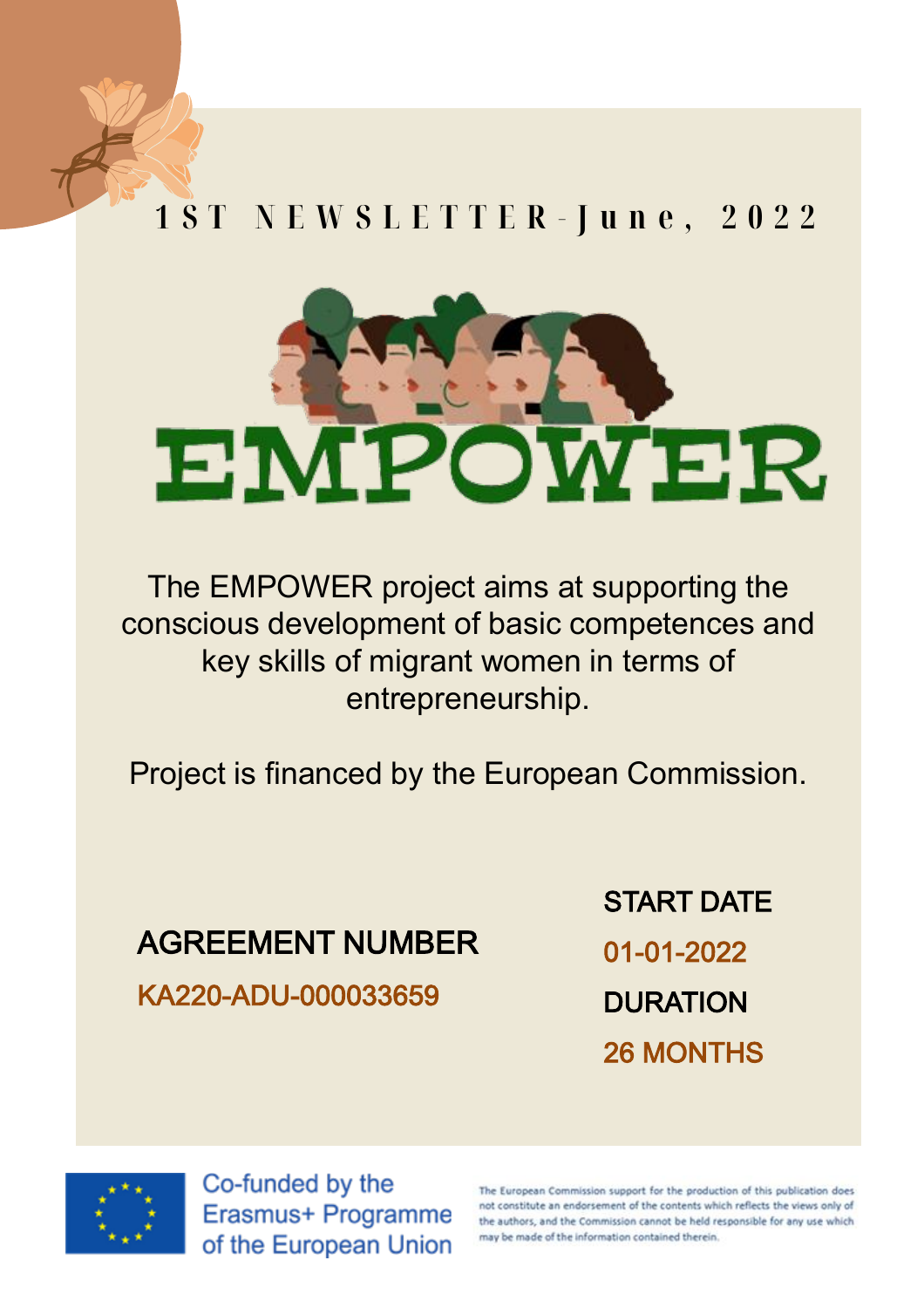## ENCOURAGING MIGRANT WOMEN TO SEIZE THEIR POTENTIAL AND OPPORTUNITIES IN THE WORLD OF ENTREPRENEURSHIP

#### Problems faced

Condition of double vulnerability of migrant women vis-à-vis the labour market, linked to the fact of being women and migrants. In combination with the migrant status, being a woman can make employment harder. Perception of "shortage" or "progressive loss" of resources for employability given the plurality of roles played. This determines an increasing perception of being "not well employable". The consequence is to refuse to innovate or to empower their skills.

- Project objectives
- Strengthen migrant women's self-awareness and awaken professional potentials;
- Provide migrant women with supportive tools for a continuous self-monitoring and self-assessment;
- Help women to identify their life skills and discover entrepreneurial-related competences;
- Create opportunities to improve and develop their entrepreneurial competences;
- Transfer gained knowledge into practice considering women's caretaking role and general condition of being a migrant woman

## **Deliverables**

Project result 1 is made up by a portfolio of tools for self-assessment and assessment of life skills and entrepreneurial competences of migrant women, in the scope of European EntreComp Framework.

On the 7th and 8th of April 2021, the coordinators of project RegioVision organized kick-off meeting in Schwerin, Germany.



Project result 2 is a toolkit containing training contents, activities, and methods, learning materials and a process roadmap for an experiential approach to the teaching entrepreneurship.

#### Key summaries of the meeting:

- Partners get to know each other in person
- Partnership has intensively studied and familiarized themselves with the EntreComp Framework, which is the basis for the development of the assessment and selfassessment tool
- Current status of interviews from migrant women with caretaking roles (10 per partner) were analyzed
- As the next step was agreed to make a comprehensive research on existing selfassessment tools for migrant women that will be discussed on the online meeting on the  $18<sup>th</sup>$  of May 2022
- Important administration matters were considered